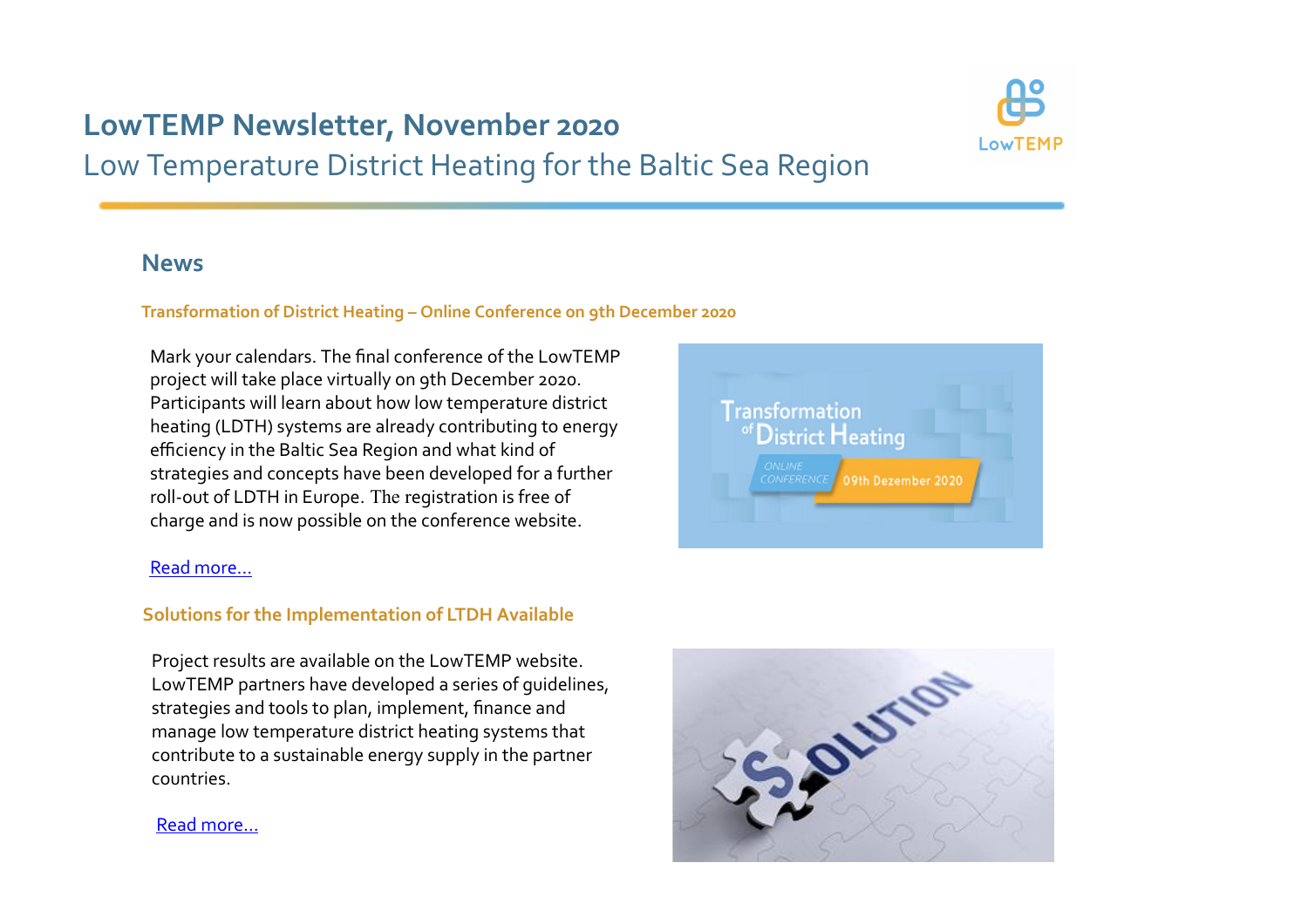#### **Sharing Experience of Implementing Low Temperature District Heating in Vidzeme Region in Latvia**

On 8th October 2020, experts gathered at the wooden building renovation center "Wooden Rīga" in Latvia to discuss instruments guaranteeing the implementation ofenergy efficiency measures as well as to talk about lowtemperature district heating.

#### Read more…



#### **LowTEMP Project's District Heating Knowledge Platform Now Online**

The District Heating (DH) Knowledge Platform providesessential information and data on the status quo of existing district heating systems and already implementedadvanced technologies like smart thermal grids and low‐temperature solutions in the countries of the Baltic SeaRegion (BSR). It also provides information on the evaluation of DH performances and the development of low‐temperature district heating (LTDH) strategies. A set of ICT tools can be applied to analyse different factors, e.g.heat loads.



**District Heating Knowledge** Platform

#### Read more…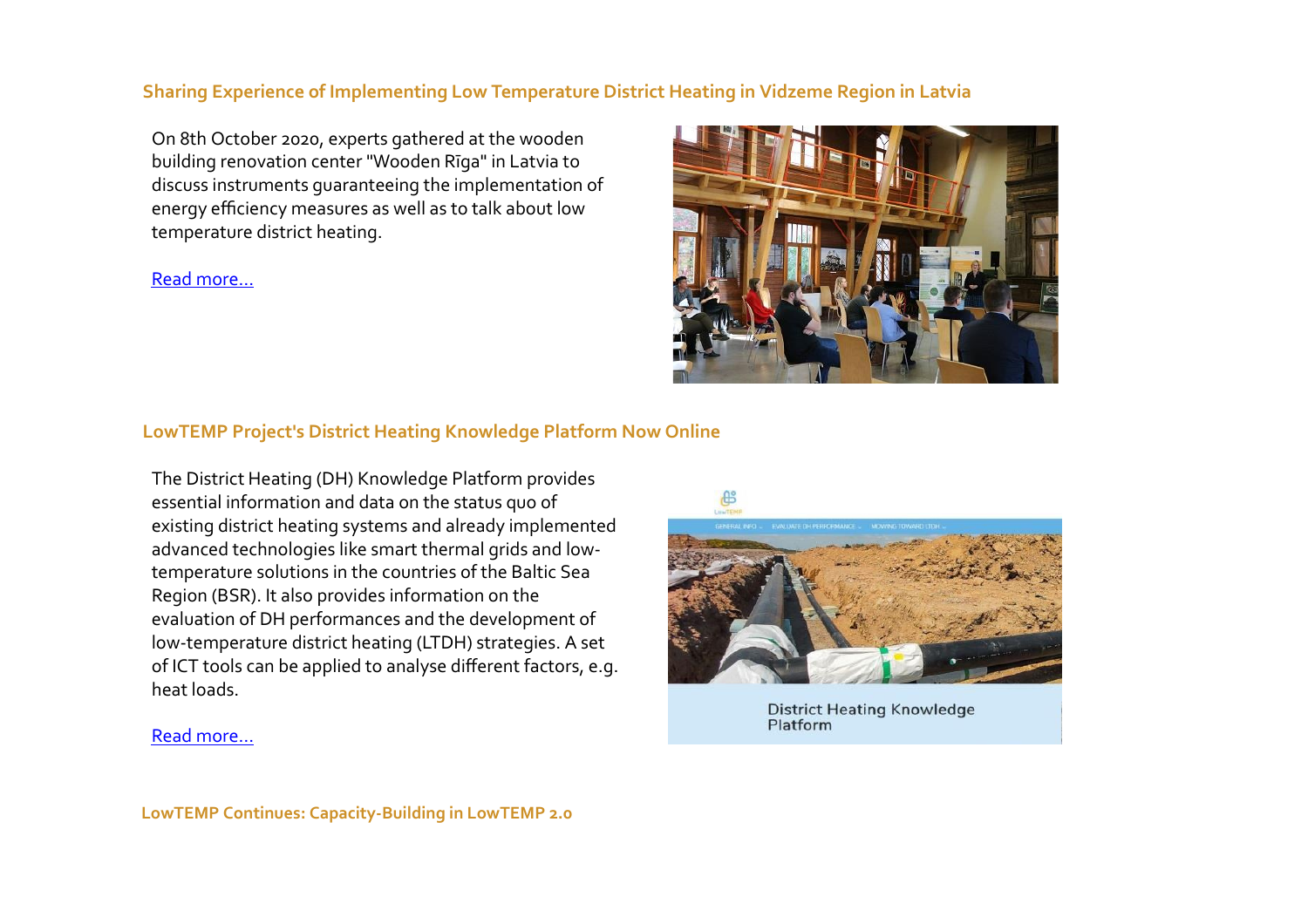In the main stage project LowTEMP, capacity building withregard to LTDH is one work focus and on this background the "LowTEMP training package" will be developed until the end of 2020. Due to the immense need and demand for knowledge among the target groups, the follow‐up projectLowTEMP 2.0 has been approved with a special focus onincreasing the durability and uptake of the LowTEMPtraining approach.



#### Read more...

## **Upcoming Events**

#### **SweDeHeat Vol. II – On the road to no/low carbon district heating, 10th November 2020, 9:00‐11:30, online**

Public utilities from Germany and Sweden will present their innovative best practice solutions.Simultaneous interpretation in German and English will be provided. More about the workshop here.

#### **The Future of Thermal Grids 2020, 25th ‐ 26th November 2020, online**

The conference will focus on innovative solutions of low temperature networks and in parallel,technologies to future proof the large systems already in operation. Some of the topics that will be covered in the conference includes 4GDH and low temperature district heating, optimization of existing grids, future energy sources including surplus heat and the use of district heating in areas of new, energyefficient buildings. More about the conference here.

More upcoming event will be published on the LowTEMP website.